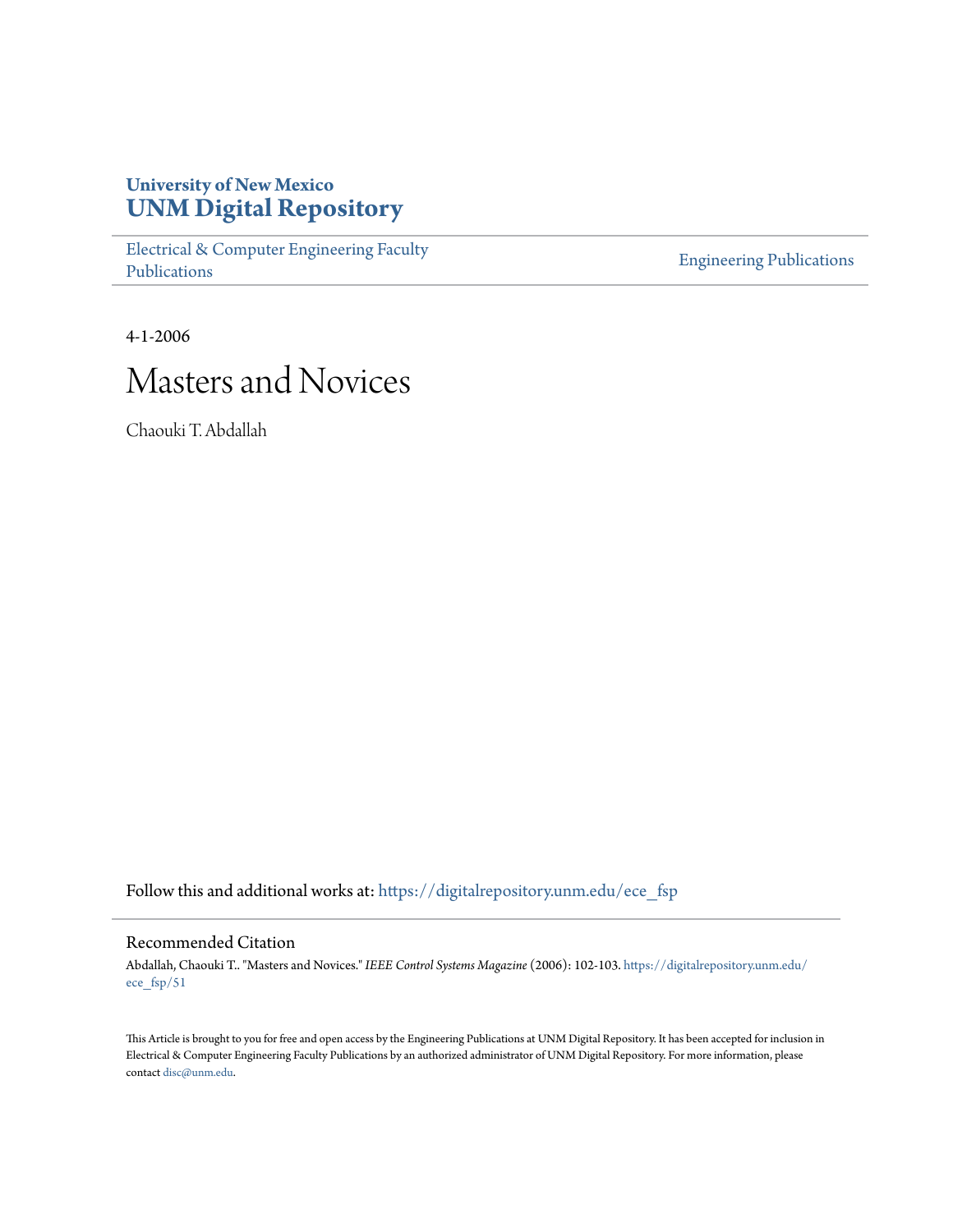## **Masters and Novices**

**I**n this issue, we provide a collection of reports on diverse activities, ranging n this issue, we provide a collection of from a high school workshop and focused symposia to a world-renowned conference. Two workshops honor the achievements of senior members of our community, Peter Dorato and Pravin Varaiya. I am sure that you will be inspired as you read these reports. At the other end of the research spectrum, we report on a workshop for high school students and their teachers held in conjunction with the 16th IFAC World Congress in Prague, Czech Republic, an event that reflects worldwide activity in control. This workshop demonstrated to the students and their teachers—and,

#### **The University of New Mexico Workshop on Systems and Control**

**O** n 5–6 June 2005, the Electrical and Computer Engineering Department of the University of New Mexico organized a workshop to celebrate the career of Peter Dorato. The event was held at Los Poblanos Inn, an historic inn and cultural center located in the village of Los Ranchos de Albuquerque, New Mexico. Los Poblanos Inn, which is listed on both the New Mexico and National Registers of Historic Places, has 25 acres of agricultural fields and extensive historic gardens. Both Los Poblanos Inn and La Quinta Cultural Center were designed by the Southwest's foremost architect John Gaw Meem, the "father of Santa Fe style."

Peter Dorato retired from the University of New Mexico in December 2004, indeed, reminds us of—the power, beauty, and excitement of control. In fact, the World Congress set a record as the world's largest conference devoted to control. Finally, we report on a symposium on networked control.

I look forward to receiving your reports as well as announcements of upcoming events. Please contact me at

Zongli Lin Charles L. Brown Department of Electrical and Computer Engineering University of Virginia P.O. Box 400743 Charlottesville, VA 22904-4743 USA E-mail: zl5y@virginia.edu

after serving its Electrical and Computer Engineering Department for 28 years. His department organized a sequence of events to celebrate his career, culminating in the 5–6 June workshop organized by Chaouki Abdallah and Laura Menini.

The attendees of the workshop included colleagues from Italy (Roberto Tempo, Mario Milanese, Salvatore Nicosia, Osvaldo Grasselli, Antonio Tornambe, Laura Menini, and Marco Ariola), the Czech Republic (Vladimir Kucera), and the United States (Frank Lewis, Douglas J. Birdwell, John Chiasson, Prentiss Robinson, Mo Jamshidi, Michael Bredemann, Ray Byrne, and Chaouki Abdallah). Also attending the workshop were many of Peter's students and colleagues from the University of New Mexico.

#### **TECHNICAL PROGRAM**

The technical program consisted of sessions chaired by Chaouki Abdallah and Laura Menini. Vladimir Kucera opened the workshop with his talk on "Polynomial Control: Past, Present and Future," which was followed by Roberto Tempo's talk on "Mixed Deterministic/Randomized Methods for Fixed Order Controller Design." S. Galeani then delivered a talk titled "Ripple-Free Robust Tracking and Output Regulation for Multirate Digital Control Systems—A Simple and General Design Technique," and Mario Milanese discussed "Set Membership Identification, Prediction and Simulation of Nonlinear Systems." The first session concluded with John Chiasson's talk, "A Differential-Algebraic Approach to Estimating the Speed of an Induction Motor from Stator Currents and Voltages." On 6 June, Frank Lewis discussed "Neural Networks and Fuzzy Logic Systems For Control of Industrial Motion Systems," while Mo Jamshidi presented "V-Lab—



Peter Dorato in his medieval outfit, presented to him by his colleagues from the University of Roma-Tor Vergata.